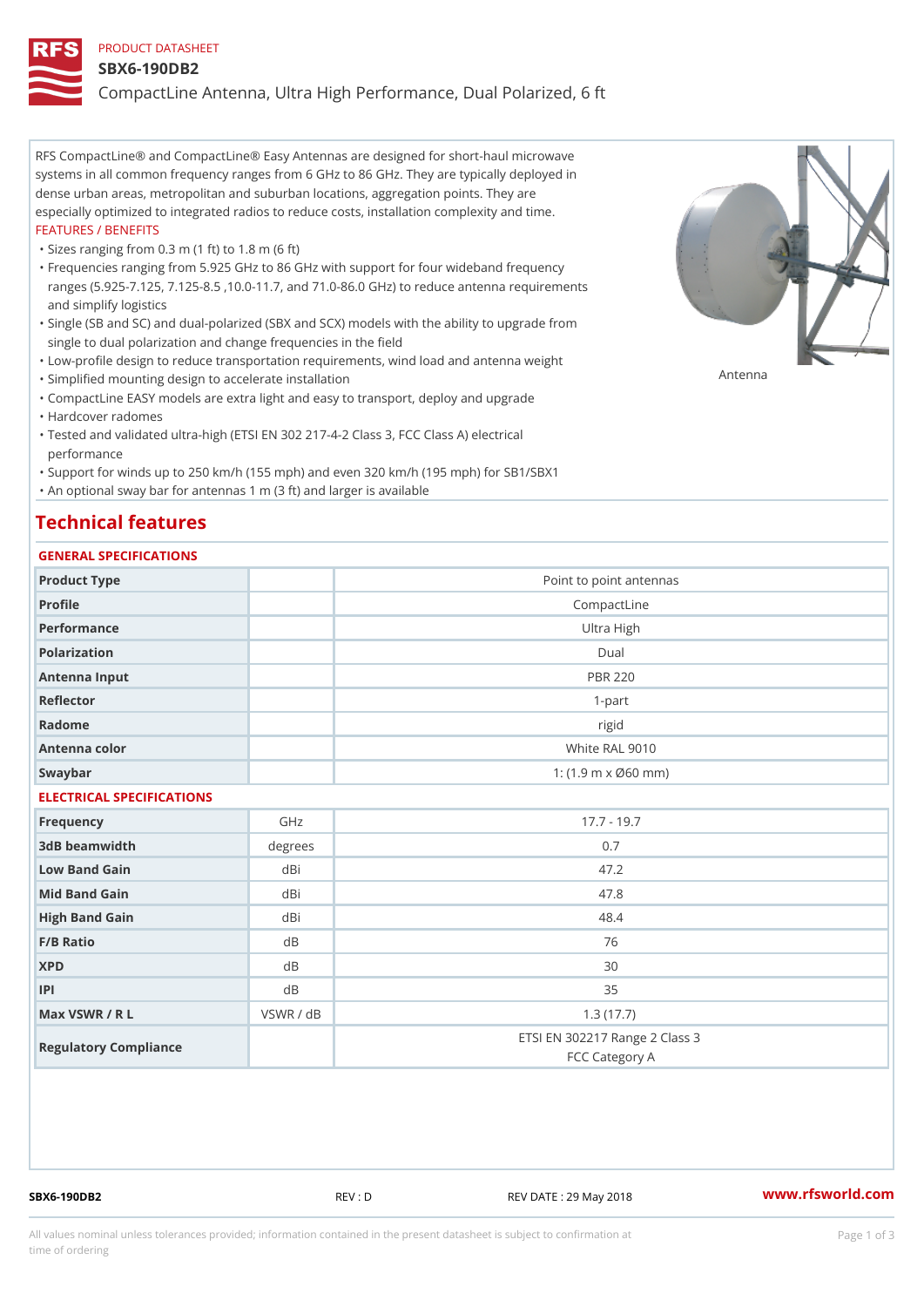## PRODUCT DATASHEET

## SBX6-190DB2

CompactLine Antenna, Ultra High Performance, Dual Polarized, 6 ft

| MECHANICAL SPECIFICATIONS                                                      |              |                                                   |
|--------------------------------------------------------------------------------|--------------|---------------------------------------------------|
| Diameter                                                                       | ft $(m)$     | 6(1.8)                                            |
| Elevation Adjustment                                                           | degrees      | ± 5                                               |
| Azimuth Adjustment                                                             | degrees      | ± 5                                               |
| Polarization Adjustment                                                        | degrees      | ± 5                                               |
| Mounting Pipe Diameter<br>minimum                                              | $mm$ (in)    | 114(4.5)                                          |
| Mounting Pipe Diameter<br>maximum                                              | $mm$ (in)    | 114(4.5)                                          |
| Approximate Weight                                                             | kg (lb)      | 90(198)                                           |
| Survival Windspeed                                                             | $km/h$ (mph) | 252 (155)                                         |
| Operational Windspeed                                                          | $km/h$ (mph) | 252 (155)                                         |
| <b>STRUCTURE</b>                                                               |              |                                                   |
| Radome Material                                                                |              | rigid                                             |
| FURTHER ACCESSORIES                                                            |              |                                                   |
| optional Swaybar                                                               |              | 1: SMA-SK-6 (1.9 m x Ø60 mm)                      |
| Further Accessories                                                            |              | SMA-SKO-UNIVERSAL-L : Universal sway bar fixation |
| MOUNTOUTLINE                                                                   |              |                                                   |
| m m<br>$Dimenision_A$<br>(in)                                                  |              | 1900(74.8)                                        |
| m m<br>$Dimension_B$<br>(in)                                                   |              | 910(35.8)                                         |
| m m<br>$Dimension_C$<br>(in)                                                   |              | 362(14.3)                                         |
| $Dim_D - D -$<br>m m<br>$114$ m m (4.5 _ ir ) $\sqrt{$ ii p $\sqrt{$ $\approx$ |              | 416(16.4)                                         |
| m m<br>$Dimension$ = E<br>(i n)                                                |              | 83 (3.3)                                          |
| m m<br>$Dimension_F$<br>(in)                                                   |              | 785 (30.9)                                        |
| m m<br>$Dimension_G$                                                           |              | 305 (12)                                          |

SBX6-190DB2 REV : D REV DATE : 29 May 2018 WWW.rfsworld.com

All values nominal unless tolerances provided; information contained in the present datasheet is subject to Pcapgelio an atio time of ordering